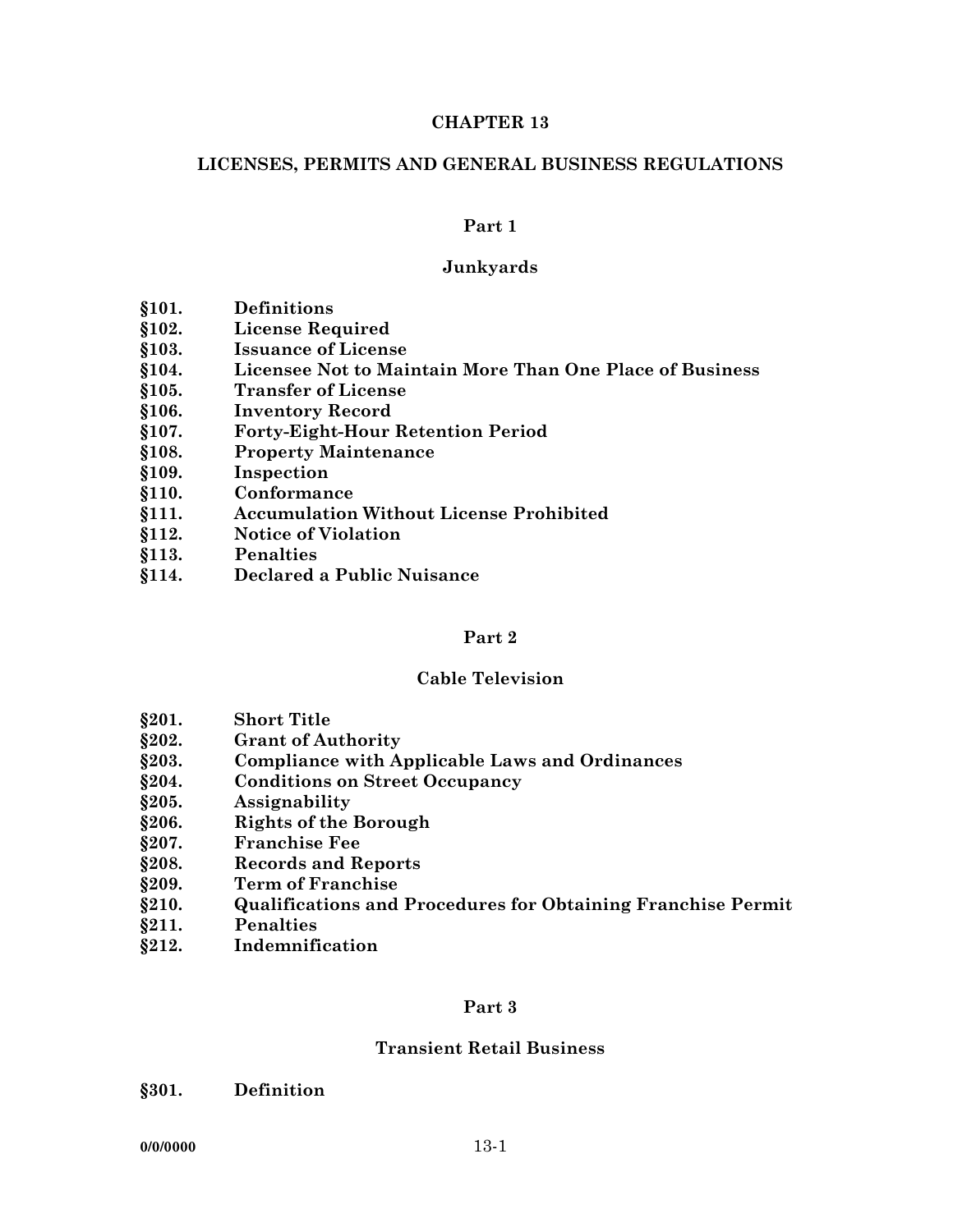## LICENSES, PERMITS AND GENERAL BUSINESS REGULATIONS

- **§302. License Required**
- **§303. Exceptions**
- **§304. Registration for License**
- **§305. Application for License**
- **§306. License to Contain Certain Information**
- **§307. Littering Prohibited**
- **§308. Penalties**

# **Part 4**

# **Alarm Devices**

- **§401. Definitions**
- **Permits**
- **§403. Operational Standards**
- **§404. Intentional False Alarms**
- **§405. False Alarm Charges**
- **Liability of Borough**
- **§407. Right to Appeal**
- **§408. Penalties**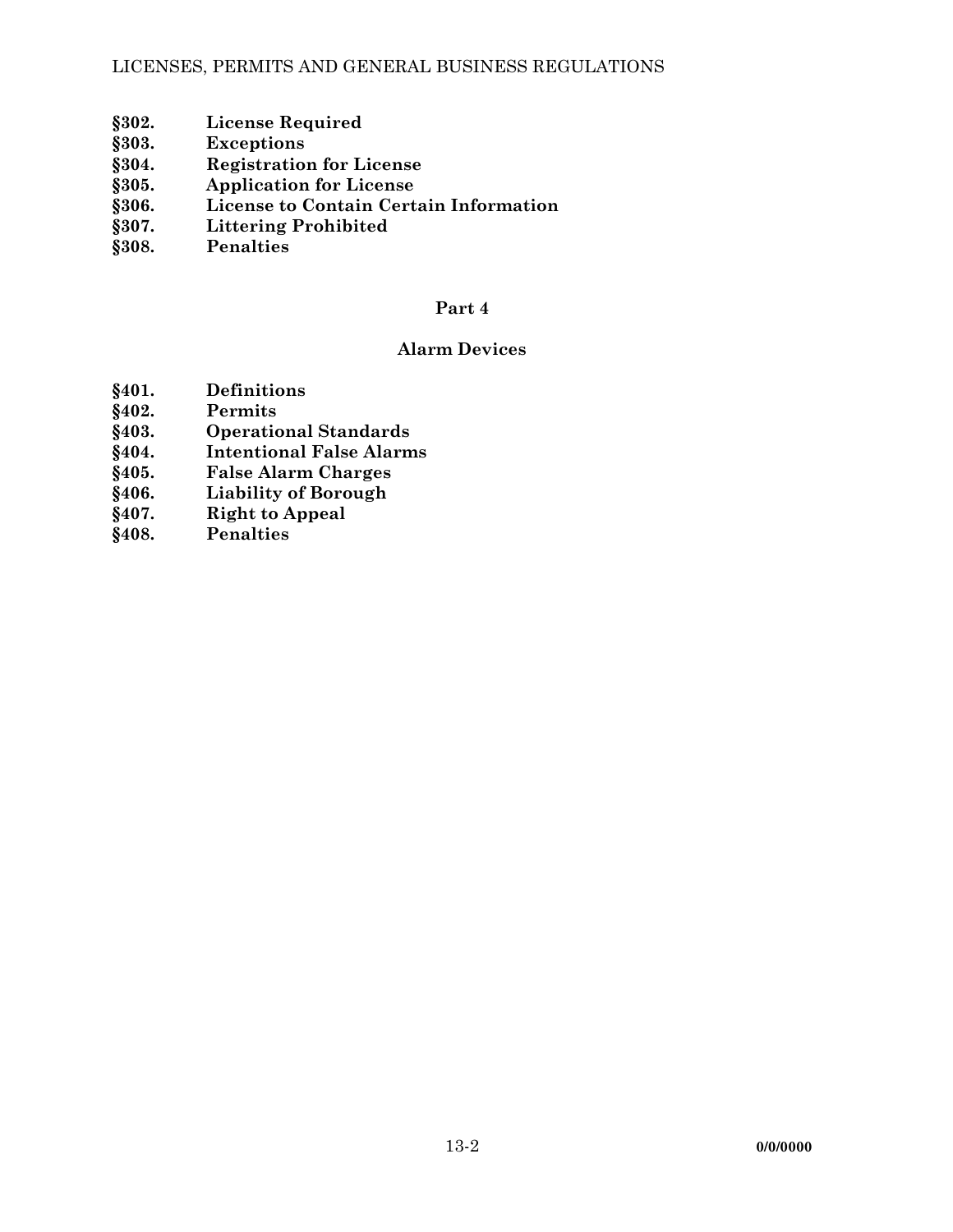## **Part 1**

## **Junkyards**

#### **§101. Definitions.**

The following words and terms, as used in this Part 1 shall have the meanings respectively ascribed to them in this §101, unless the context clearly indicates a different meaning:

PERSON — any natural person, partnership, firm, association or corporation.

 JUNK — any discarded material or article such as is not ordinarily disposed of as rubbish or refuse, and shall include, but not be limited to, scrap metal and scrapped motor vehicles, or parts thereof, and any articles stored with the intention of dismantling and salvaging the materials contained therein, and shall not include any garbage or other organic waste, or any paper, rubbish, rags or other flammable article or material.

 JUNK DEALER — any person as hereinbefore defined who shall engage in the business of selling, buying and dealing in junk.

In this Part 1, the singular shall include the plural and the masculine shall include the feminine and neuter.

(Ord. 347, 6/11/1975, §1)

## **§102. License Required.**

No person shall engage in business as a junk dealer in the Borough of Mohnton without first having obtained a license from the Borough Secretary, for which license the fee shall be established from time to time by resolution for each and every calendar year, such fee to be for the use of the Borough. Such license shall be renewed annually on or before the first day of January of each year. Provided, in any case where a junk dealer's business shall be established in the Borough on or after the first day of July in any year, the license fee payable by such junk dealer for the remainder of such year shall be at 1/2 the yearly rate. (Ord. 347, 6/11/1975, §3; as amended by Ord. 478, 8/10/1988)

#### **§103. Issuance of License.**

The license provided for in §102 of this Part 1 shall be issued by the Borough Secretary after application shall have been made therefore by the person desiring to be licensed. Such license shall state the name of the person to whom such license is issued and the premises from which such business is to be conducted. Such license shall be posted conspicuously upon the premises licensed thereunder. The name of the licensed junk dealer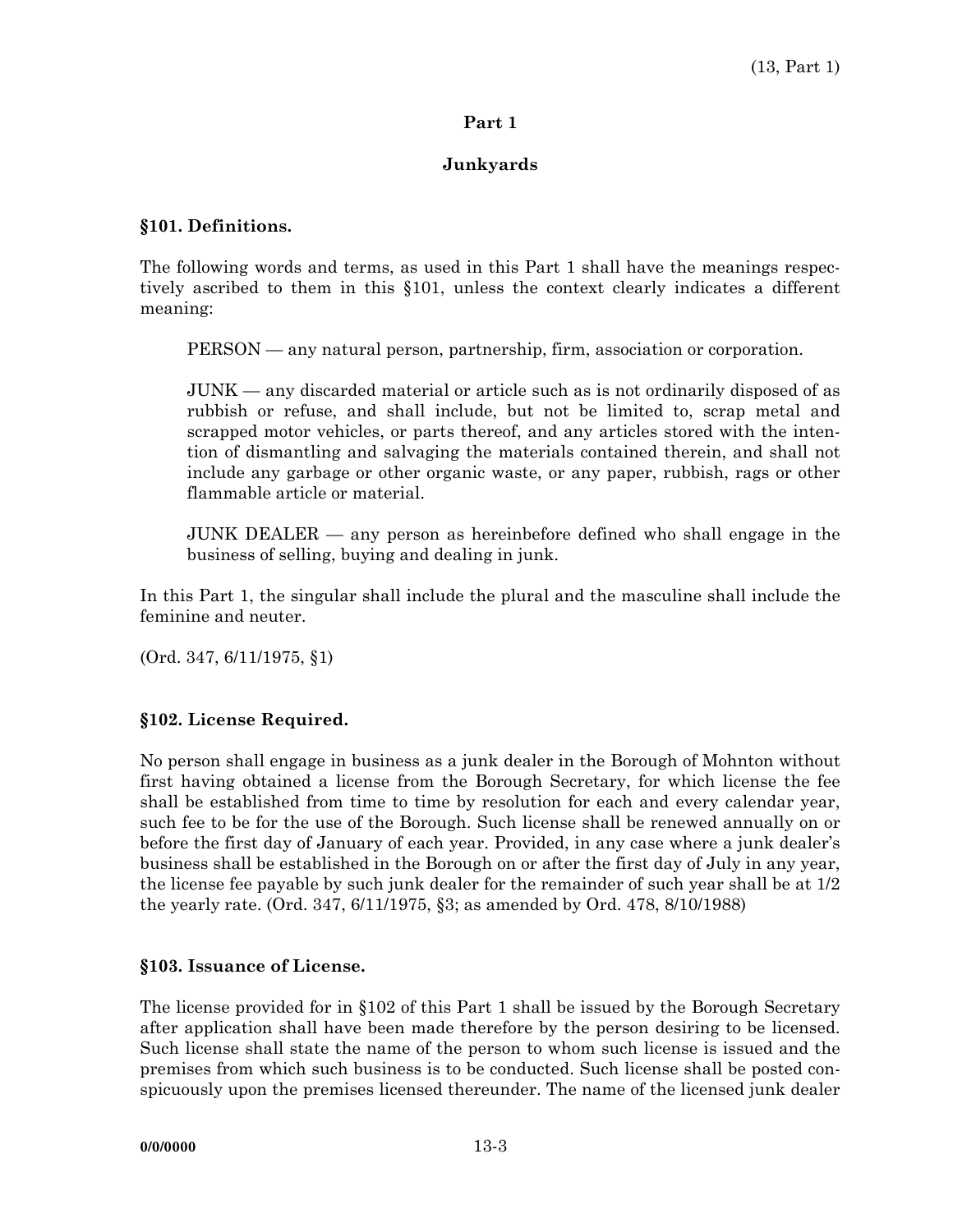# LICENSES, PERMITS AND GENERAL BUSINESS REGULATIONS

and the number of the license under which he operates shall be placed in a conspicuous place on the outside of every vehicle used for business purposes by such dealer. (Ord. 347, 6/11/1975, §4)

# **§104. Licensee Not to Maintain More Than One Place of Business.**

No person licensed under this Part 1 shall, by virtue of one license, keep more than one place of business within the Borough of Mohnton for the purpose of buying, selling and dealing in junk. Nor shall any such person engage in business as junk dealer in any place other than the place designated upon his license. Nor shall any such person, or any other person, operate upon any of the streets of the Borough, whether from a vehicle or upon foot, as a scavenger or itinerant buyer or seller of junk. (Ord. 347, 6/11/1975, §4)

# **§105. Transfer of License.**

No license issued under this Part 1 shall be transferable from one person to another person except when the ownership of a licensed premises shall change. In any such case the new owner shall apply for a transfer of such license to him and shall pay a transfer fee as established from time to time by resolution. (Ord. 347, 6/11/1975, §5; as amended by Ord. 478, 8/10/1988)

## **§106. Inventory Record.**

Every junk dealer shall provide and shall constantly keep a book, in which shall be fairly written down in the English language at the time of the purchase of any junk, a description of every article or material purchased or received by him, the date and hour of such purchase or receipt, and the person from whom such article or material was purchased or received. Such book and all junk purchased, received or handled by any junk dealer shall at all times be subject to the inspection of the Chief of Police and any other official of the Borough of Mohnton. (Ord. 347, 6/11/1975, §6)

# **§107. Forty-Eight-Hour Retention Period.**

Every junk dealer, licensed under this Part 1, shall keep and retain upon the licensed premises, for a period of 48 hours after the purchase or receipt thereof, all junk purchased or received by him, and he shall not disturb or reduce the same or alter the original form, shape or condition until such period of 48 hours shall have elapsed. (Ord. 347, 6/11/1975, §7)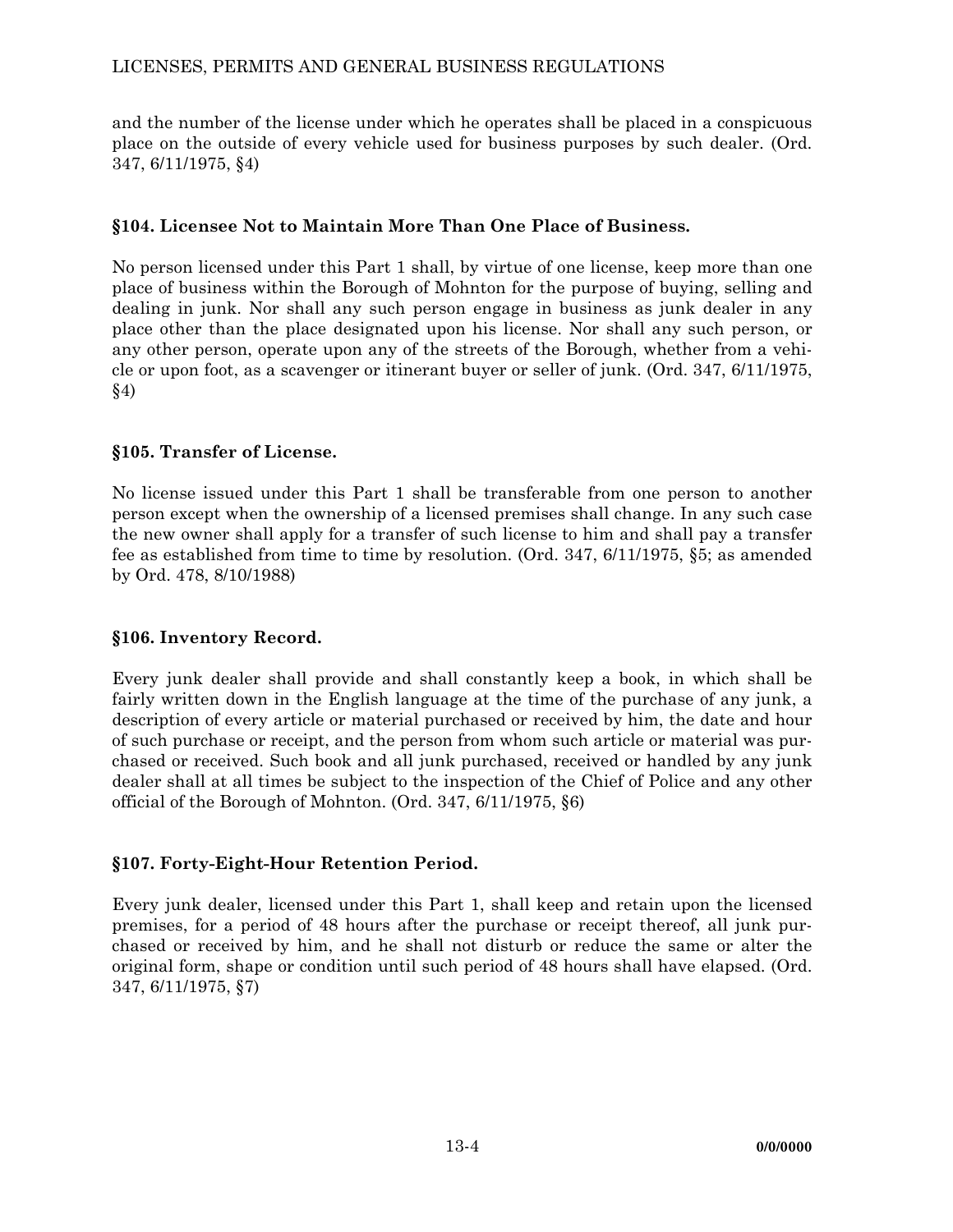#### **§108. Property Maintenance.**

Every junk dealer licensed under this Part 1 shall constantly maintain the licensed premises in the manner prescribed by this §108, as follows:

- 1. Such premises shall at all times be maintained so as not to constitute a nuisance or a menace to the health of the community or of residents nearby or a place for the breeding of rodents and vermin.
- 2. No garbage or other organic waste, and no paper, rubbish, rags, cloth, upholstered material, material used as packing or stuffing, or any other flammable articles of any nature whatsoever shall be stored in such premises.
- 3. Whenever any motor vehicle shall be received in such premises as junk, all gasoline shall be drained and removed therefrom and any other flammable articles of any nature whatsoever shall be removed therefrom, and none shall be permitted to remain upon the premises.
- 4. The manner of storage and arrangement of junk and the drainage facilities of the premises shall be such as to prevent the accumulation of stagnant water upon the premises, and to facilitate access for fire-fighting purposes.
- 5. Such premises shall be protected by a screen or fence at least six feet in height, to be constructed of such materials and in such a location to be approved by the Mayor as may reasonably serve to prevent children and other unauthorized persons from entering the premises.
- 6. No burning of any waste materials shall be allowed on the premises.
- 7. At least two hand fire extinguishers shall be located on the inside of such premises, one inside the main entrance and the other at the point farthest removed from said main entrance.
- 8. Such premises shall not be open for business nor shall any work be done therein in connection with the storage, processing and transporting or removal of junk at any time on the first day of the week, commonly called Sunday, or on any other day of the week before 7:00 o'clock a.m. or after 6:00 o'clock p.m.

(Ord. 347, 6/11/1975, §8)

## **§109. Inspection.**

The licensed premises shall at all times be subject to the inspection of the Mayor, Chief of Police, the Health Officer and any other Borough Officer or employee for the purpose of determining whether the requirements of this Part 1 have been met. The license shall be subject to suspension by the Mayor for failure to comply with this Part 1. A suspended license may be reinstated by the Mayor for the balance of the year for which it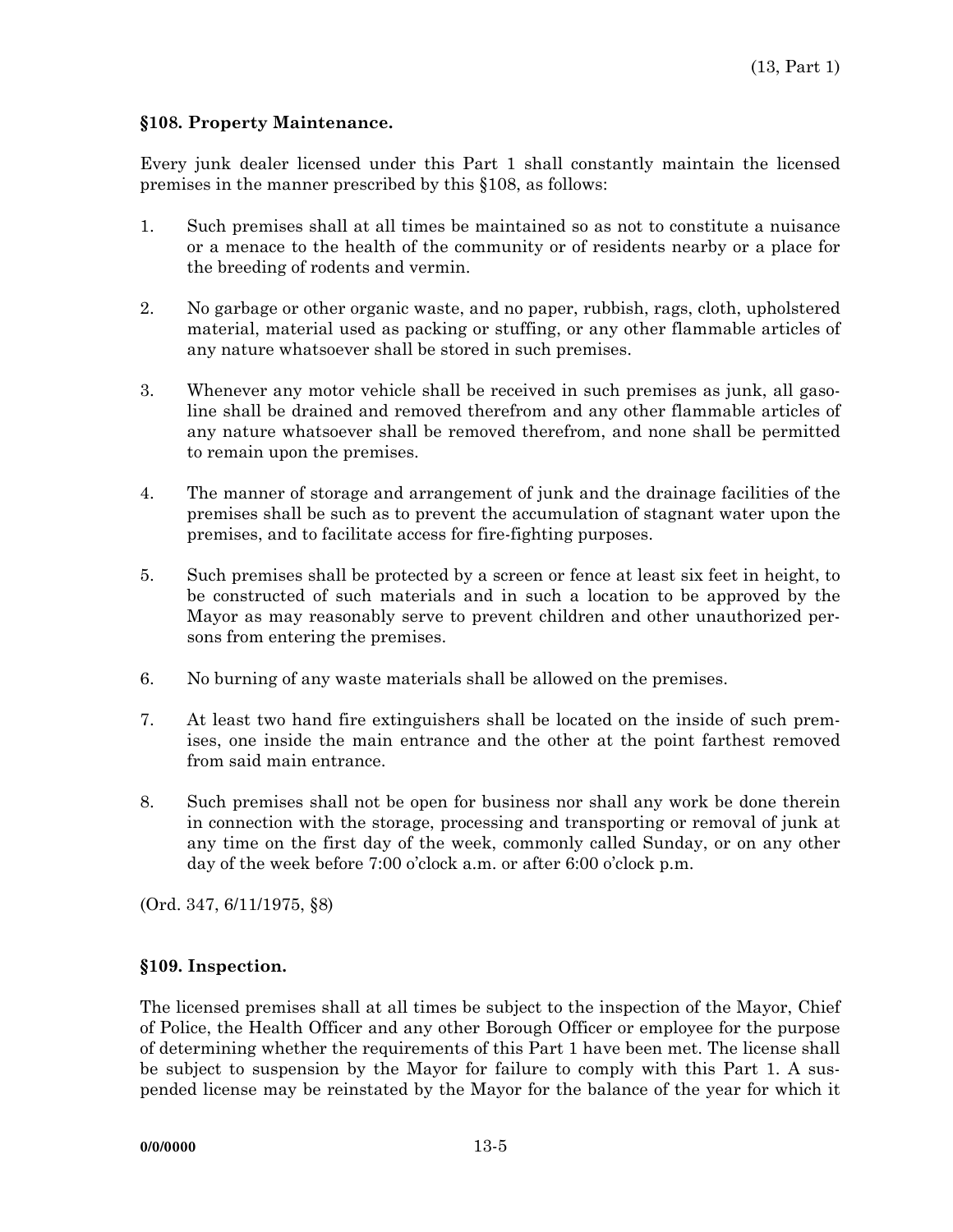was issued, upon compliance with the provisions of this Part 1. No person shall engage in business as a junk dealer in the Borough during the time when the license therefore shall have been suspended.

(Ord. 347, 6/11/1975, §9)

# **§110. Conformance.**

Any person maintaining or operating a junkyard as defined hereinbefore within the Borough of Mohnton at the time of the adoption of this Part 1 shall cause the same to conform to the requirements of this Part 1 and shall make application for, and secure, a permit to operate such a junkyard within three months from the effective date of this Part 1. (Ord. 347, 6/11/1975, §10)

# **§111. Accumulation Without License Prohibited.**

It shall be unlawful for any person, partnership, firm, association or corporation to accumulate junk as heretofore defined on any property within the Borough of Mohnton without first obtaining a license as a junk dealer and otherwise complying with the ordinances of the Borough of Mohnton and the laws of the Commonwealth of Pennsylvania. (Ord. 347, 6/11/1975, §11)

## **§112. Notice of Violation.**

If any person, partnership, firm, association or corporation shall allow any junk to accumulate or remain on any property within the Borough of Mohnton after receiving 10 days written notice of any violation of this Part 1, said person shall be subject to the provisions and penalties hereof. (Ord. 347, 6/11/1975, §12)

# **§113. Penalties.**

Any person who shall violate any of the provisions of this Part 1 shall, upon summary conviction thereof before the District Justice, be sentenced to pay a fine or penalty of not more than \$300 and costs of prosecution, and in default of payment thereof shall be committed to the Berks County Prison for a period of not more than 90 days. Provided, each day's violation of any of the provisions of this Part 1 shall constitute a separate offense. (Ord. 347, 6/11/1975, §13; as amended by Ord. 478, 8/10/1988)

## **§114. Declared a Public Nuisance.**

Any junkyard or property located, used or occupied in violation of this Part 1 is declared to be a public nuisance and abatable as such by the Borough, and if abated the Borough may collect the cost of such abatement together with a penalty of 10% of such cost in the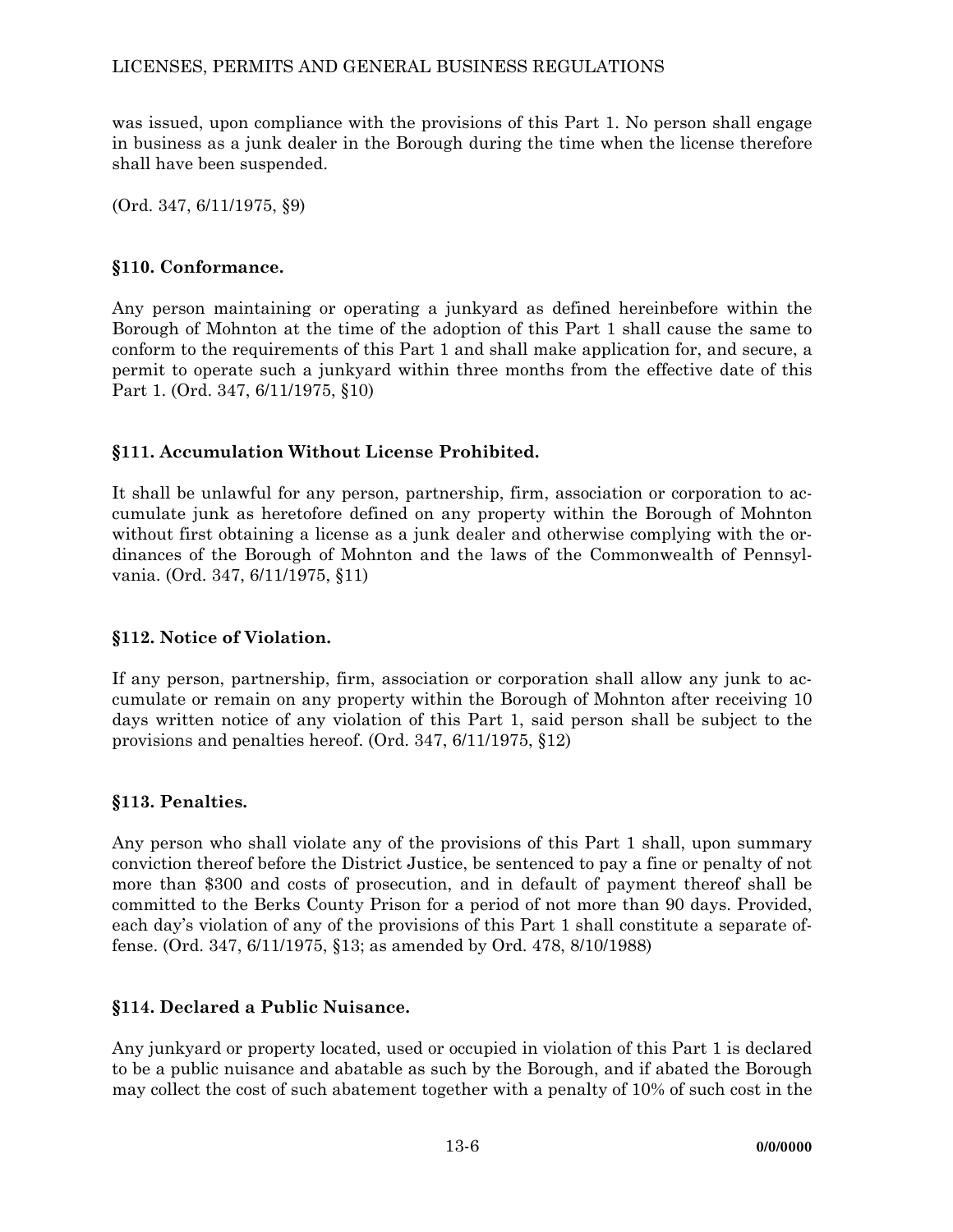manner provided by law for the collection of Borough claims, or the Borough may seek relief by complaint in equity. (Ord. 347, 6/11/1975, §14)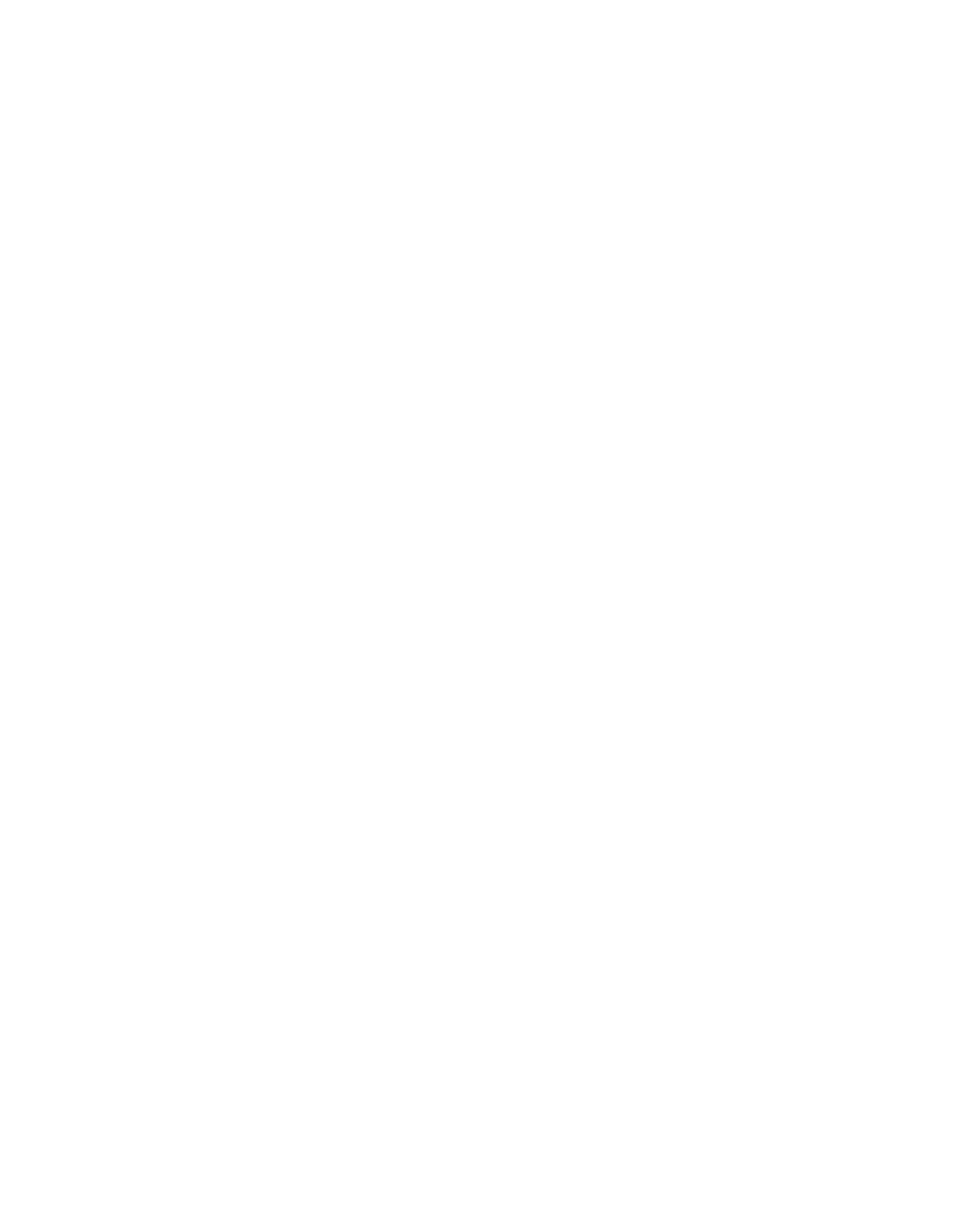#### **Part 2**

### **Cable Television**

#### **§201. Short Title.**

This Part 2 shall be known and may be cited as "The Cable Television Ordinance of 1966." (Ord. 286, 6/20/1966, §1)

#### **§202. Grant of Authority.**

The Borough Council of the Borough of Mohnton is hereby authorized to grant the right and privilege to any person, persons, firms, corporations or other business entities qualifying hereunder to construct, erect, operate and maintain, in, upon, along, across, above, over or under the streets, alleys, public ways, public places, now laid out or dedicated and all extensions thereof or additions thereto in said Borough or such portion thereof as the Borough Council shall determine, poles, wires, cable, underground conduits, manholes, or other television conductors and fixtures necessary for the maintenance and operation in the Borough of a cable television system. Said grant of the aforesaid right and privilege shall be subject, nevertheless, to the following regulations and conditions hereinafter imposed in this Part 2 and such other regulations and conditions hereinafter imposed in this Part 2 and such other regulations and conditions as may be imposed from time to time by the Borough of Mohnton by appropriate action:

- 1. Non-Exclusive Grant. The right to use and occupy said streets, alleys, public ways and public places for the purpose herein set forth shall not be exclusive, and the Borough Council shall have the right to grant such non-exclusive franchises to any other person, persons, firms, corporations or other business entities qualifying hereunder at any time.
- 2. Grant Subject to Borough Code. Any grant by the Borough hereunder is subject to all provisions of the Borough Code of the Commonwealth of Pennsylvania presently in force and as the same may hereafter be amended, supplemented or modified.
- 3. State Highway Department Permits. Before any conduits, pipes or other structures be erected upon, under, or in any portion of any street or road within the Borough under the control of, or subject to the provisions of, the Rules and Regulations of the Pennsylvania Department of Transportation, the franchises, at his, her, its, or their expense shall obtain all requisite permits from the Pennsylvania Department of Transportation and shall comply with all of the applicable rules and regulations of the Pennsylvania Department of Transportation.
- 4. Easements and Rights-of-Way. Any permit issued hereunder by the Borough shall be subject to the franchise obtaining any and all necessary easements, rights-ofway and other grants from any and all property owners whose property may be af-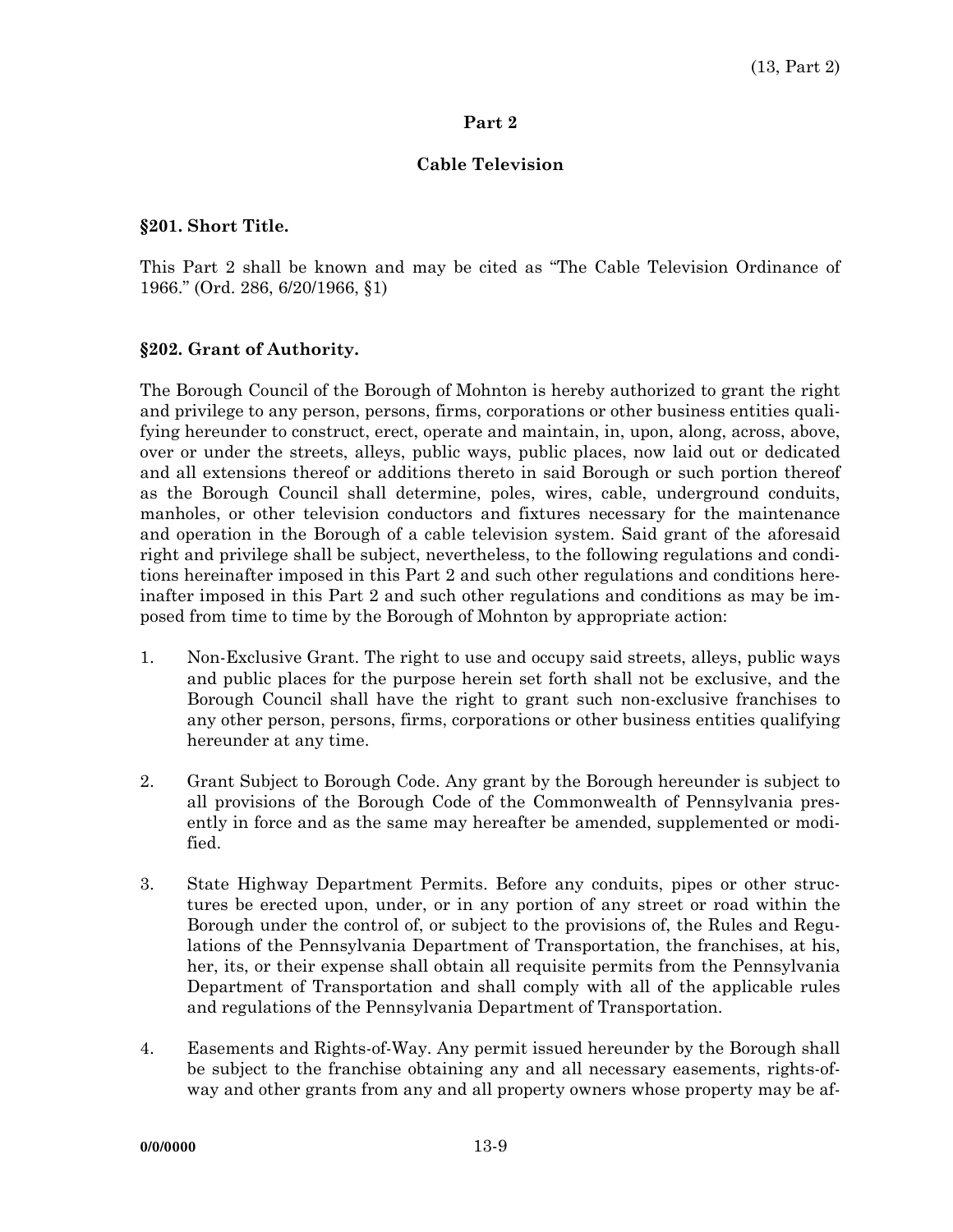fected or encroached upon by the construction, operation and maintenance of the aforesaid Cable Television System of the Franchisee.

(Ord. 286, 6/20/1966, §2)

# **§203. Compliance with Applicable Laws and Ordinances.**

Any franchisee shall at all times during the term of any franchise granted hereunder be subject to all the laws of the United States of America, the Commonwealth of Pennsylvania, and any and all of the ordinances and regulations of the Borough of Mohnton, now in effect, and such as may be adopted or enacted from time to time hereafter, and particularly be subject to the following conditions and regulations:

- 1. Interference. Any system erected, operated and maintained by any franchisee hereunder shall be so constructed of such materials that it will absolutely prevent any interference on any television set, radio, electrical appliance, and any other electronic device of any resident or occupier of premises within the franchised area, and, in the event that there is any such interference, the franchisee shall immediately at its sole cost and expense eliminate such interference. If such interference cannot be eliminated within 48 hours, the Borough shall have the power to suspend the operation of any Cable Television System franchisee within the Borough until such interference is eliminated.
- 2. Intentional Interference. Any franchisee hereunder shall not intentionally cause the emanation of any electrical interference which has the property or ability of interfering with any television set, radio, electrical appliance, or other electronic device, and in the event that any franchisee hereunder shall intentionally cause said emanations, the franchise granted to said franchisee shall be immediately revoked and terminated.

(Ord. 286, 6/20/1966, §3)

# **§204. Conditions on Street Occupancy.**

- 1. Use. All transmission and distribution structures, lines and equipment erected by the company within the Borough shall be so located as to cause minimum interference with the reasonable use of the streets, alleys and other public ways and places, and cause minimum interference with the rights or reasonable convenience of property owners who adjoin any of said streets, alleys or other public ways and places.
- 2. Restoration. In case of any disturbance of pavement, sidewalk, driveway, or other surfacing, the franchisee shall at its sole cost and expense and in manner approved by the Borough Engineer, replace and restore all paving, sidewalk, driveways, or surface of any street or alley disturbed in the same condition as before said work was commenced.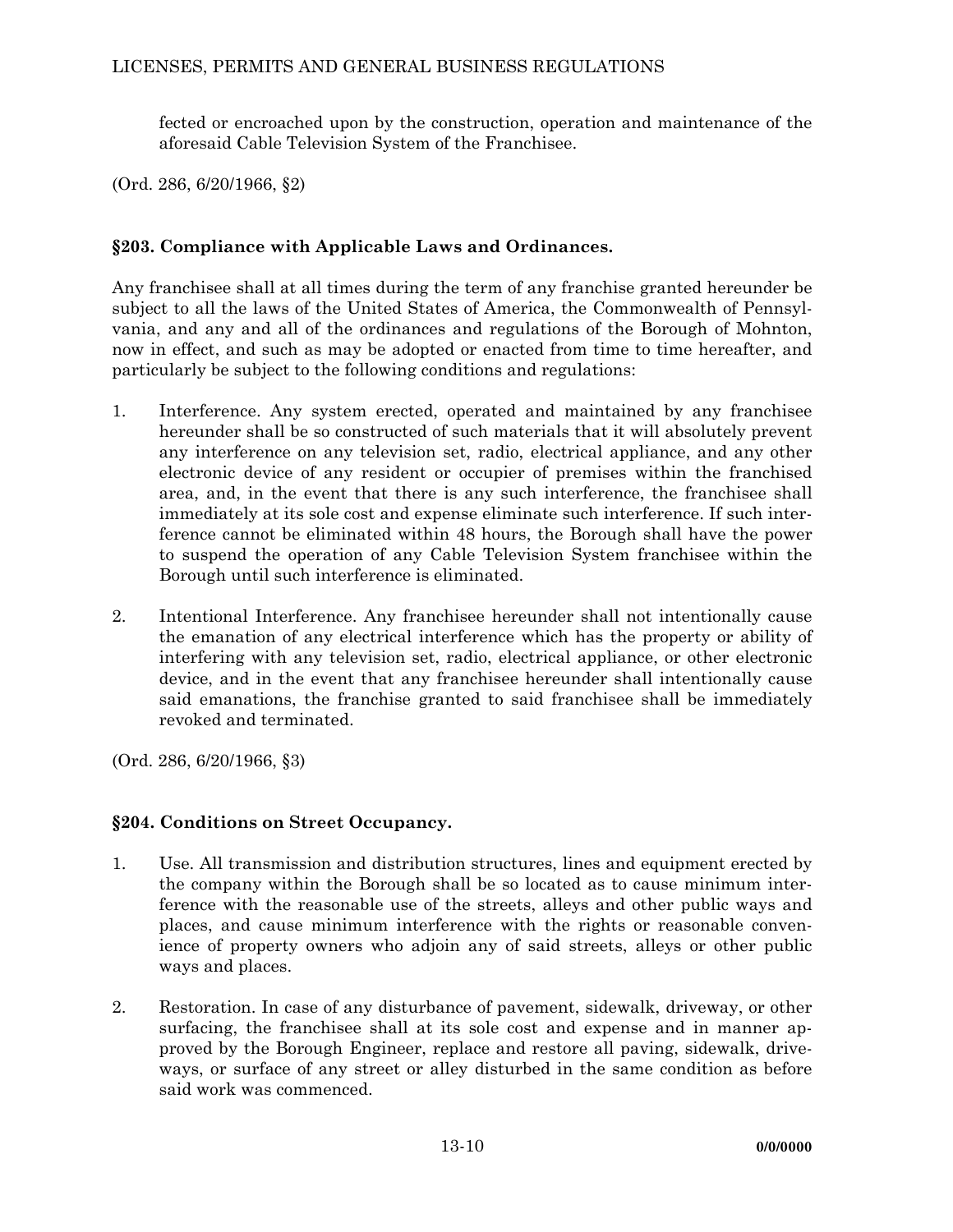- 3. Relocation. In the event that at any time during the period of any franchise granted hereunder the Borough shall lawfully elect to alter or change the grade of any street, alley, or other public way, the company, upon reasonable notice by the Borough, shall at its sole cost and expense remove, relay and relocate its poles, wires, cables, underground conduits, manholes and other television fixtures.
- 4. Placement of Fixtures. Any franchisee hereunder shall insofar as it is reasonably possible locate its wires, cable, conduits and other conductors and fixtures on existing utility poles. Any franchisee shall not place any poles or other fixtures where same will interfere with any utility, and all such poles or other fixtures placed in said street shall be placed in such location as shall have been previously determined by the Borough Engineer.

(Ord. 286, 6/20/1966, §4)

#### **§205. Assignability.**

Any franchise granted hereunder shall not be assignable except upon the express authority of the Borough, duly noted upon the minutes of the Borough Council by a resolution permitting said assignment and finding that the assignee is qualified under the terms of this Part 2. (Ord. 286, 6/20/1966, §5)

## **§206. Rights of the Borough.**

- 1. Borough Rules. The right is hereby reserved to the Borough to adopt from time to time, in addition to the provisions herein contained any such existing applicable ordinances, such additional rules and regulations as the Borough shall deem necessary.
- 2. Use of System by Borough. The Borough shall have the right during the term of any franchise to use, free of charge, where construction exists within the Borough limits, the facilities of any franchisee for police and fire alarm systems.
- 3. Use of System by School District or Districts Whose Areas are Included Within the Borough Boundaries. The School District or Districts whose areas are included within the Borough boundaries shall have the right during the terms of any franchise to use free of charge, where construction exists within the Borough limits, the facilities of any franchisee for educational purposes. (Ord. 286, 6/20/1966, §6)

## **§207. Franchise Fee.**

1. The franchisee shall pay to the Borough for the privilege of obtaining a franchise permit and operating a franchise hereunder a fee of 3% of the annual gross receipts collected by franchisee from franchisee's subscribers located in the Borough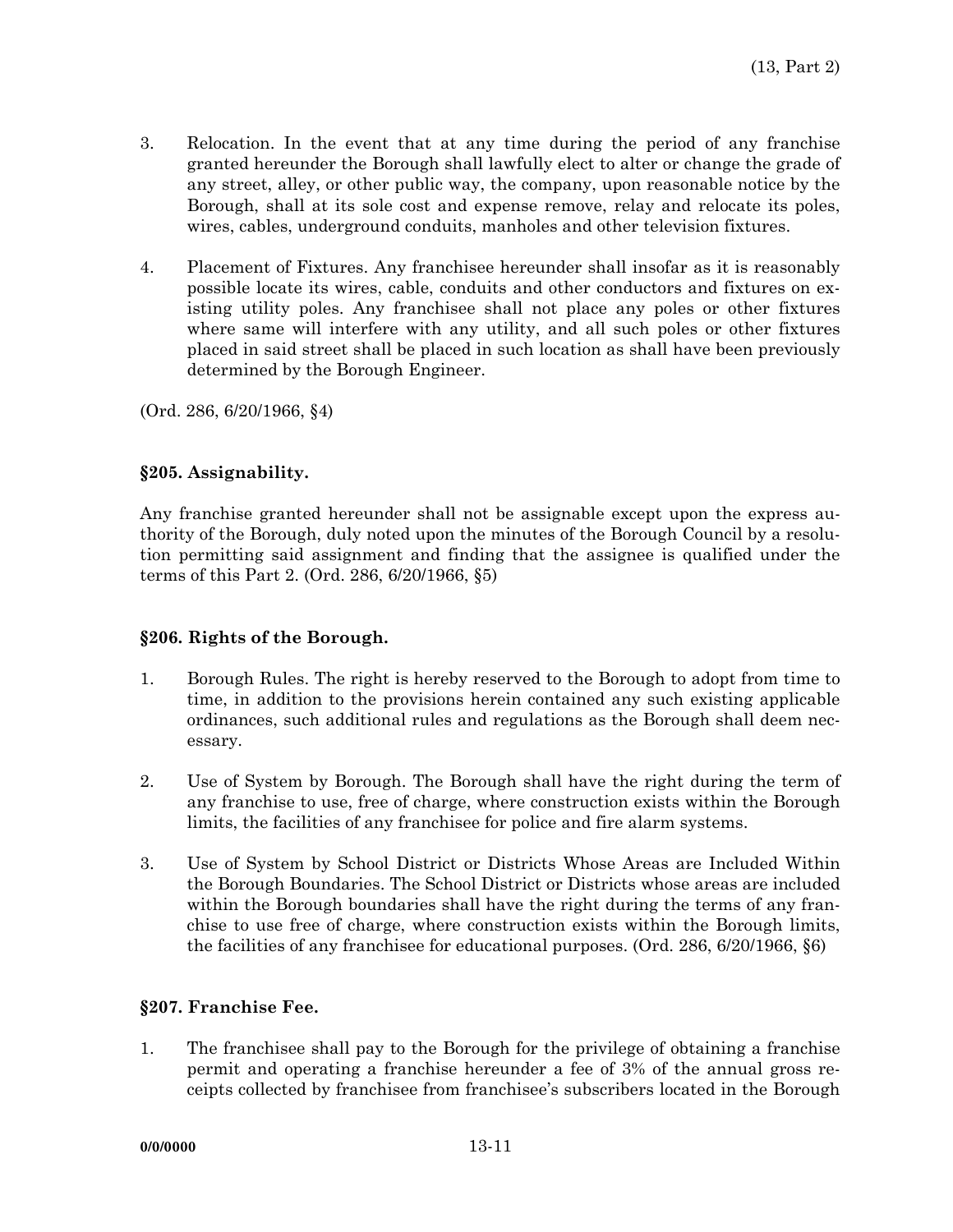of Mohnton for services rendered to such subscribers, excluding installation charges.

2. Any franchisee shall make payments to the Borough of such fees on or before the 31st day of January of each year, beginning with January 31, 1967, except as otherwise provided herein, and at time of payment, the franchisee shall accompany said payment with an audited statement of its business operation for the year by a Certified Public Accountant certifying to the Borough that the gross receipts are as stated therein.

(Ord. 286, 6/20/1966, §7)

# **§208. Records and Reports.**

Franchisee shall at all times maintain proper and adequate records of its gross receipts together with the records pertaining to its financial structure and a list of all of its subscribers at an office within the County of Berks which shall be available at all reasonable times to inspection by the Borough or its duly designated agent. (Ord. 286, 6/20/1966, §8)

# **§209. Term of Franchise.**

Any franchise granted hereunder shall be for the term of one year conditioned, however, that said franchise permit is automatically renewable each year upon payment of the fees provided hereunder and compliance with the terms and conditions herein imposed and that the financial condition of the franchisee shall remain satisfactory to the Borough. The term "financial condition" shall be interpreted to mean that the franchisee's condition is such that it will permit the franchisee to perform all of its services to its subscribers. (Ord. 286, 6/20/1966, §9)

# **§210. Qualifications and Procedures for Obtaining Franchise Permit.**

Franchise permits may be obtained hereunder by any person or persons or corporation of good repute and of good and sufficient financial condition upon presentation to the Borough of the following:

- 1. Name of the applicant;
- 2. Address of the applicant;
- 3. Evidence of the financial condition of the applicant and in the event of a corporation, names of principal stockholders and a financial statement of the corporation duly certified by a Certified Public Accountant;
- 4. Description of the area to be covered by the franchise;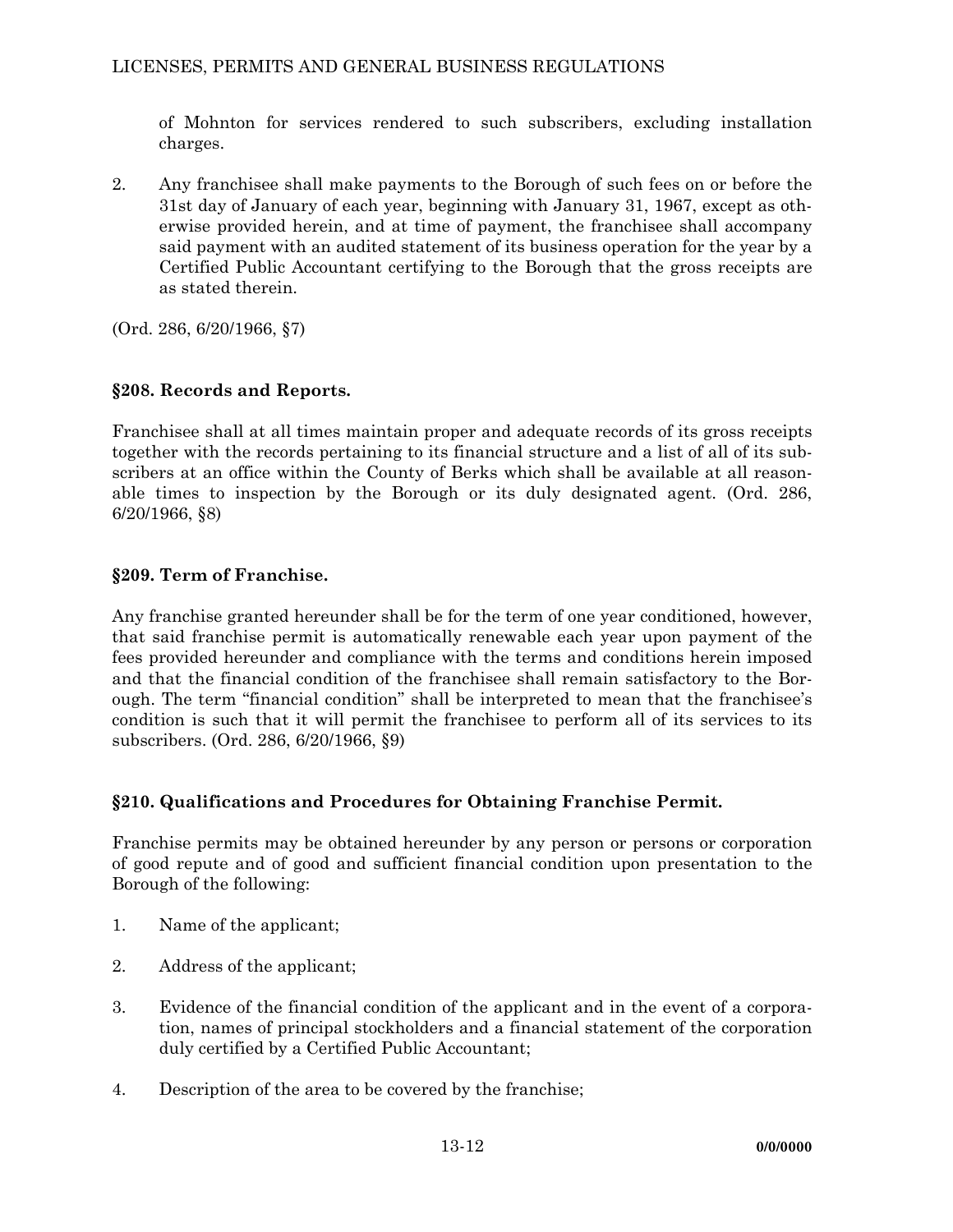- 5. Schedule of proposed rates to be charged by the applicant for all services to be rendered to subscriber, including but not limited to installation charge, monthly fees, etc.;
- 6. Application shall be made upon forms supplied by the Borough and all information requested shall be submitted as requested.

(Ord. 286, 6/20/1966, §10)

## **§211. Penalties.**

Any franchisee violating any of the terms or provisions of this Part 2 or any rules or regulations duly adopted by the Borough shall be cause for the forfeiture of any franchise permit. The distribution system of any franchisee to be hereafter installed shall not be abandoned either in whole or in part without the consent of the Borough. In the event of the failure of the franchisee to commence installation of the system within six months after the issuance of a franchise permit, and the securing of a pole franchise from the utility companies, or in the event of the failure of the franchisee to render community television service to the Borough and the inhabitants thereof, contemplated and provided for by this Part 2, within a period of one year from the date of issuance of the franchise permit, the Borough shall have the right, on reasonable notice to the franchisee, to declare the franchise granted hereunder as forfeited. (Ord. 286, 6/20/1966, §12)

## **§212. Indemnification.**

Any franchisee hereunder shall immediately upon being granted a franchise permit submit to the Borough evidence that the franchise is insured against liability to the public for injuries to person and property with any reputable and financially sound insurance company in an amount not less than \$500,000 for any one person, \$100,000 for any one accident and \$50,000 for property damage. The Borough shall also be designated as insured under said policy, insuring the Borough against any liability which may arise by reasons of the issuance of any franchise permit to any franchisee. Such policy of insurance shall be in full force and effect during the entire term of the franchise permit. (Ord. 286, 6/20/1966, §13)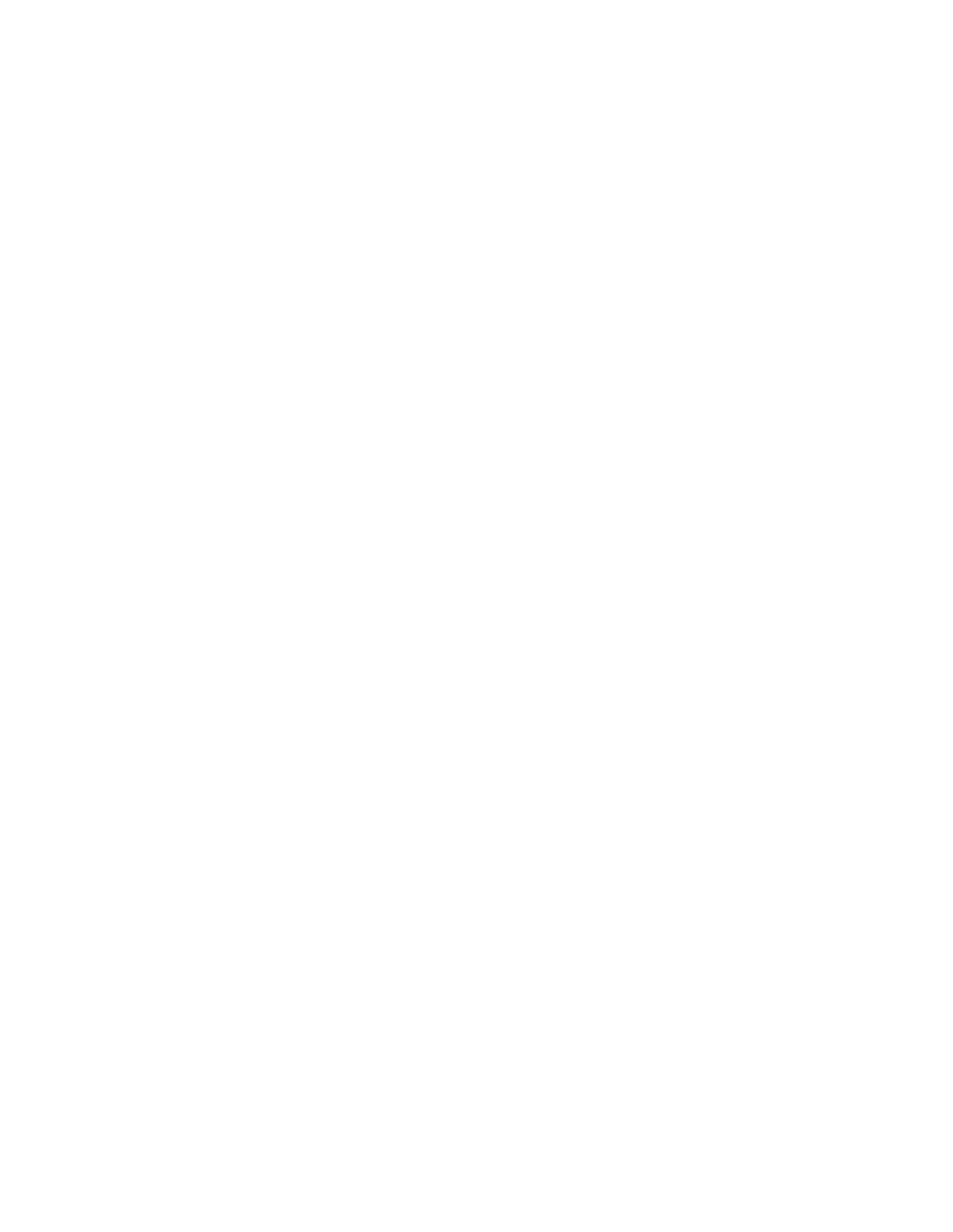#### **Part 3**

### **Transient Retail Business**

#### **§301. Definition.**

The word "person" as used in this Part 3, shall mean any natural person, association, partnership, firm, company or corporation. (Ord. 253, 4/17/1961, §1)

#### **§302. License Required.**

It shall be unlawful for any person to engage in or conduct any activity, endeavor or undertaking hereinafter mentioned within the limits of the Borough of Mohnton, without first obtaining a license as hereinafter provided:

- 1. Hawking, Peddling, Canvassing. It shall be unlawful to engage in or conduct any commercial hawking, peddling, canvassing, soliciting or taking orders for future delivery, or selling, by sample or otherwise, of any goods, wares, merchandise, publications or any other kind of article for sale, upon any of the streets or sidewalks or public places, or from house to house, except upon obtaining a license by applying therefore as hereinafter provided and by payment of a license fee, as established from time to time by resolution, for a period of one year or fraction thereof in excess of 30 days, or an amount, as established from time to time by resolution, for a period of 30 days or fraction thereof.
- 2. Transient Merchants. It shall be unlawful to engage in or conduct any transient retail business for the sale of or for the taking of orders for the sale of any goods, wares, merchandise, publications or any other kind of article for sale, except upon obtaining a license by applying therefore as hereinafter provided and by payment of a license fee, as established from time to time by resolution, for a period of one year or fraction thereof in excess of 30 days, or an amount, as established from time to time by resolution, for a period of 30 days or fraction thereof.
- 3. Handbills and Advertising Matter. It shall be unlawful to distribute or deliver any handbills, pamphlets, circulars, placards, advertising or printed matter from house to house, except upon obtaining a license by applying therefore as hereinafter provided and for which license by applying therefore as hereinafter provided and for which license no fee shall be charged. Such license shall be issued for a period of one year or fraction thereof.
- 4. Dissemination of Information or Solicitation for Political, Cultural, Charitable, Civic or Religious Purposes. It shall be unlawful to sell, distribute or deliver any pamphlets, circulars, placards, publications or printed matter containing noncommercial information of a political, cultural, charitable, civic or religious nature from house to house, or to solicit funds, contributions or donations for political, cultural, charitable, civic or religious purposes from house to house, except upon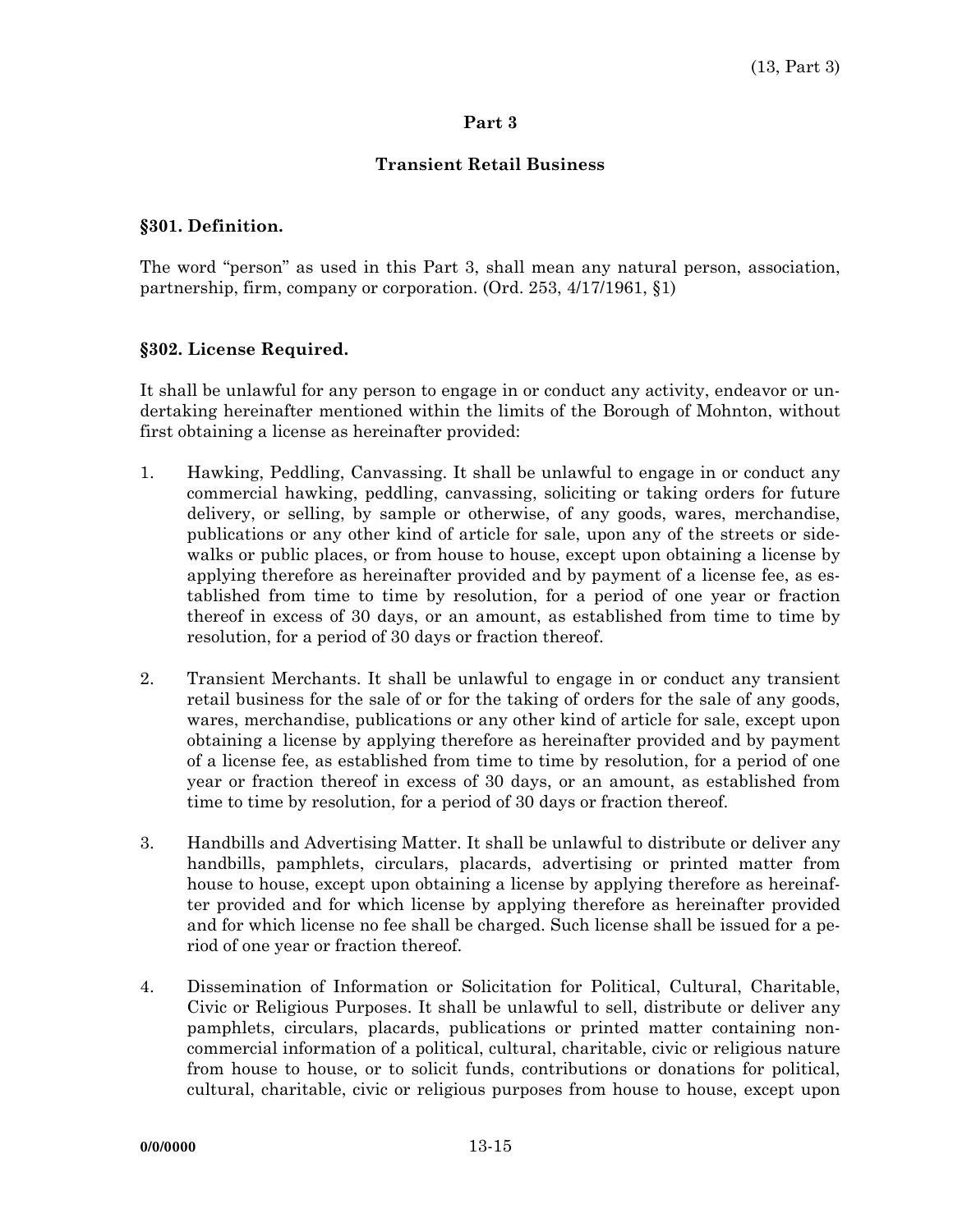obtaining a license by applying therefore as hereinafter provided and for which license no fee shall be charged. Said license shall be issued for a period of one year or fraction thereof.

(Ord. 253, 4/17/1961, §2; as amended by Ord. 478, 8/10/1988)

# **§303. Exceptions.**

Nothing contained in §302 of this Part 3 shall be construed to apply

- 1. To farmers selling their own produce, or
- 2. To any manufacturer or producer in the sale of bread and bakery products, meat and meat products, or milk and milk products, or
- 3. To any person otherwise exempt under the Acts of the Assembly of the Commonwealth of Pennsylvania.

(Ord. 253, 4/17/1961, §3)

# **§304. Registration for License.**

All persons desiring to apply for a license as required in §302 of this Part 3 shall be required to register with the Borough Secretary or the Chief of Police of the Borough of Mohnton by setting forth in writing his or her name, occupation, residence, name of employer or person or organization represented, if any, purpose of license, length of time license desired, type and registration tag number of vehicle used, if any, and number of helpers, if any. An individual license and application therefore and the fee, if any is required of each helper. (Ord. 253, 4/17/1961, §4)

## **§305. Application for License.**

Upon making application as prescribed in §304 of this Part 3, and paying the proper fee, if any is required, to the Borough Secretary or Chief of Police, the application shall be acted upon as follows:

1. With respect to an application for a license for an activity defined in §302(2) or (2) of this Part 3, a license shall be issued by the Borough Secretary or Chief of Police to the applicant, unless said Borough Secretary or Chief of Police deems it necessary, in order to protect the public health, safety or morals or to prevent possible fraud or imposition, to verify the information contained upon the application or to investigate the person apply for, or the purpose of, the license, whereupon the application shall be referred to the Mayor who shall either approve or refuse the issuance of the license within 48 hours after the application has been submitted to the Borough Secretary or Chief of Police. The Mayor is hereby authorized to re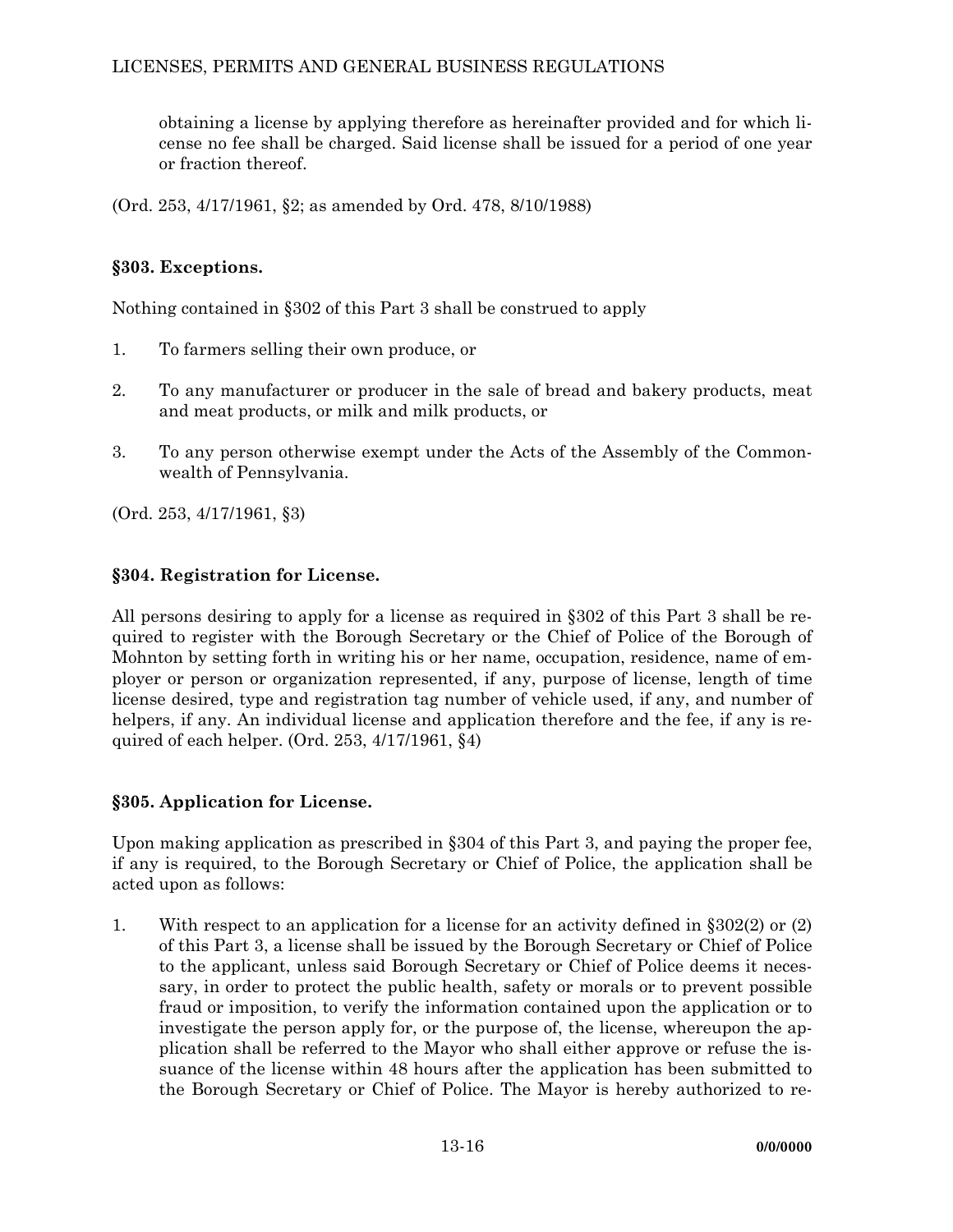fuse the issuance of a license issued upon such application being referred to him, or to suspend a license issued upon such application, when he deems such refusal or suspension necessary to protect the public health, safety or morals or to prevent possible fraud or imposition, or for violation of any of the provisions of this Part 3, or for giving false information upon such application for a license.

2. With respect to an application for a license for an activity defined in §302(3) or (4) of this Part 3, a license shall be issued immediately by the Borough Secretary or Chief of Police to the applicant.

(Ord. 253, 4/17/1961, §5)

#### **§306. License to Contain Certain Information.**

The license issued hereunder shall contain the information required to be given upon the application therefore and shall be signed by the Borough Secretary or Chief of Police. Every person engaged in any activity requiring a license as provided in §302 of this Part 3 shall exhibit such license, upon request, to any Borough police officer making such request, to any person solicited making such request, and to the occupant of a house or building involved in a house-to-house activity making such request. (Ord. 253, 4/17/1961, §6)

### **§307. Littering Prohibited.**

It shall be unlawful for any person to distribute or deliver any handbill, pamphlet, circular, placard, advertising or printed matter by casting or scattering the same upon any of the streets, sidewalks or public places within the Borough of Mohnton. (Ord. 253, 4/17/1961, §7)

#### **§308. Penalties.**

Any person who shall violate any of the provisions of this Part 3 shall, upon conviction thereof, be sentenced to pay a fine of not more than \$300 and costs of prosecution, and, in default of payment thereof, to imprisonment for not more than 90 days. (Ord. 253, 4/17/1961, §8; as amended by Ord. 478, 8/10/1988)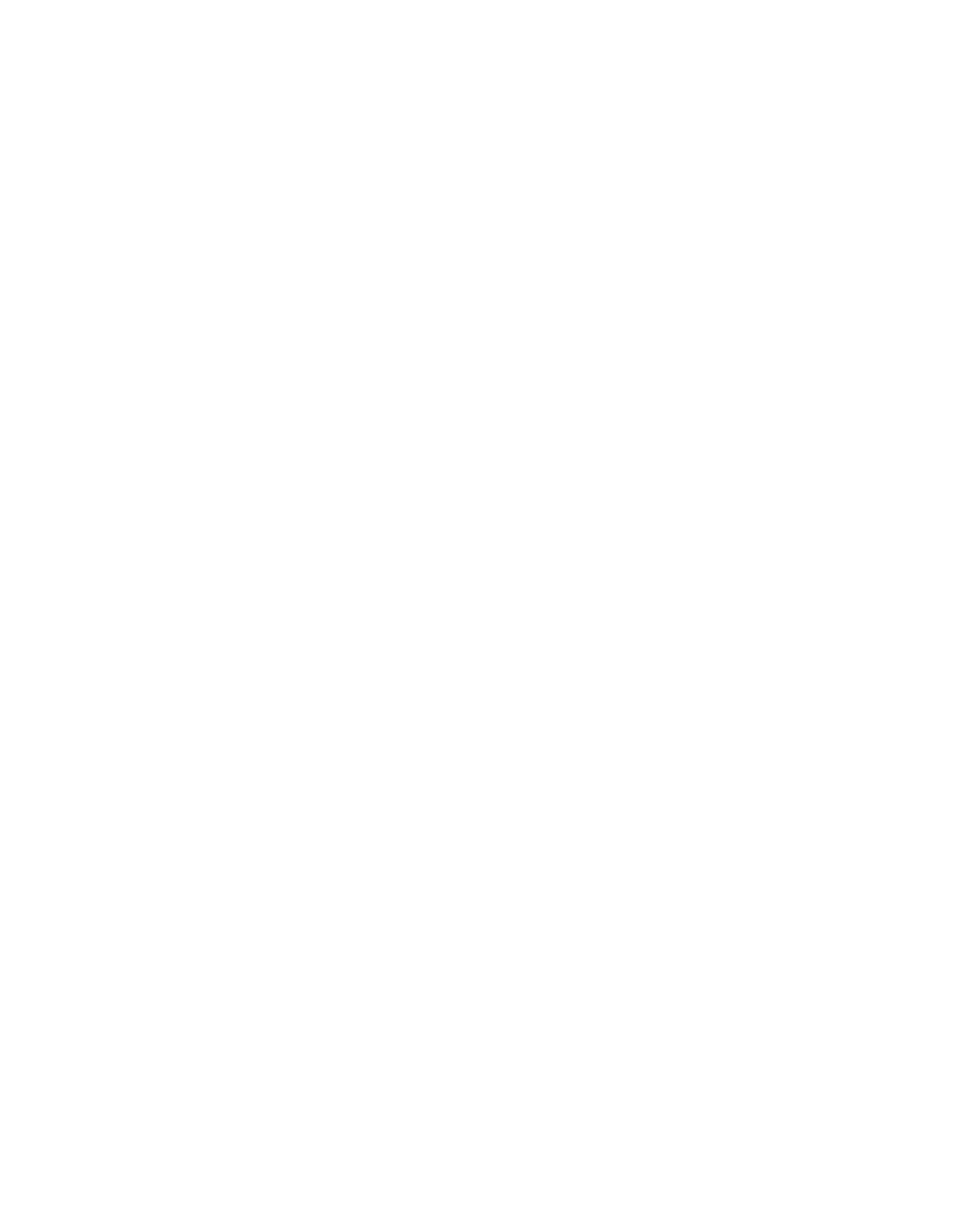#### **Part 4**

### **Alarm Devices**

#### **§401. Definitions.**

For purpose of this Part the following terms are defined as follows:

 ALARM — a communication indicating or warning that a crime, fire or other emergency situation warranting immediate action by the Borough police or local fire companies has occurred or is occurring.

 ALARM DEVICE — a privately owned and operated electronic, electrical, mechanical or similar device designed to transmit an alarm by wire, telephone, radio, audible signal (bell, siren or buzzer) or other means to the Borough police, any person or firm who or which is instructed to notify the Borough police or any person who is within the sound transmission distance limits of such an audible signal.

FALSE ALARM — an alarm (excluding those operated by internal alarm devices) to which the Borough Police or local fire companies respond, resulting from the activation of an alarm device when it appears that a crime, fire or other emergency warranting immediate action by the Borough police or local fire companies has not occurred at the premises where the alarm was transmitted.

 INTENTIONALLY FALSE ALARM — a false alarm resulting from the intentional activation of an alarm device by an individual under circumstances where the individual has no reasonal basis to believe that a crime, fire or other emergency warranting immediate action by the Borough police or local fire companies has occurred or was occurring.

 PERMIT HOLDER — a person to whom the Borough of Mohnton has issued an alarm device permit.

 PERSON — an individual, corporation, partnership, incorporated association or other legal entity.

(Ord. 584, 3/12/1997, §1)

## **§402. Permits.**

1. It shall be unlawful for a property owner, lessee of property or a person otherwise occupying a premises in the Borough to put an alarm device into operation on his or its premises or to allow an alarm device to be put into operation on his or its premises without first obtaining an alarm device permit from the Borough Secretary.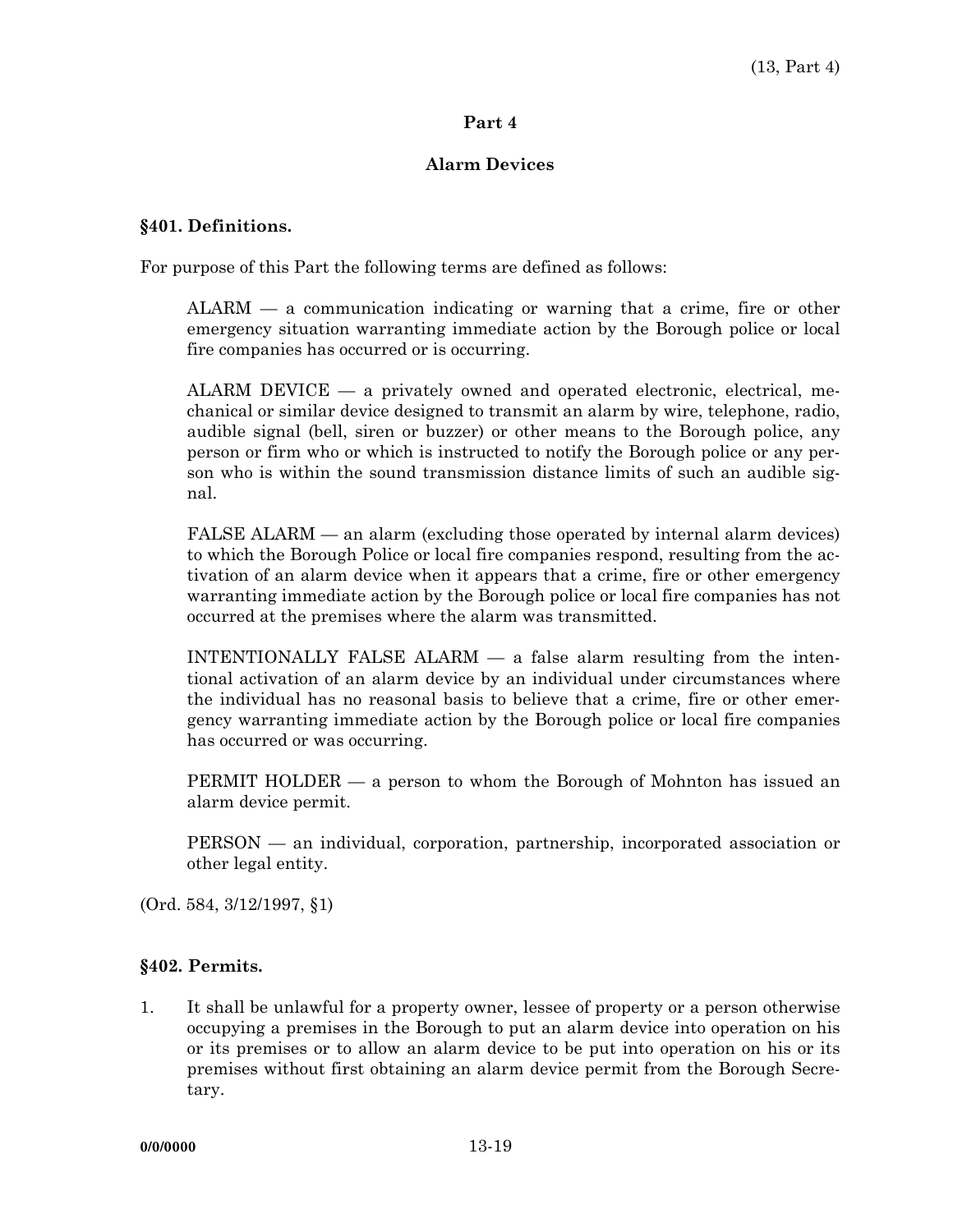- 2. In order to apply for an alarm device permit a person shall submit an application to the Borough of Mohnton stating the following:
	- A. His or its name.
	- B. His or its home address and/or principal business address and the telephone number of each.
	- C. The location at which the alarm device will be installed and operated.
	- D. The names, addresses and telephone numbers of at least two individuals who have keys to the premises at which the alarm device is located and who are authorized to enter the premises at any time, but who do not reside at the location of the alarm device, or in lieu thereof, the name, address and telephone number of a security company which provides alarm services at the premises and which has on file with it the names of such authorized key holder.
	- E. A complete description of the alarm device, including a copy of operating instructions and whether same is coordinated with any other antipersonnel devices(s) or, in lieu thereof, the name, address and telephone number of a security service company which has in its possession knowledge or data describing the alarm device and its operation instructions.
	- F. If the alarm device is to be leased or rented from, or is to be serviced pursuant to a service agreement by, a person other than the person making application for an alarm device, the name, address and telephone number of that person. In addition, each person submitting an application for an alarm device permit shall submit a signed statement in the following form:

 "I(We), the undersigned applicant(s) for an alarm device permit, intending to be legally bound hereby, state that neither I(We), nor anyone claiming by, through or under me(us), shall make any claim against the Borough of Mohnton for any damage caused to the premises at which the alarm device, which is the subject of this application, is or will be located, if such damage is caused by a forced entry to said premises by employees of the Borough in order to answer an alarm from said alarm device at a time which said premises are or appear to unattended or when, in the discretion of said employees, circumstances appear to warrant a forced entry.

 Further, I(We) hereby agree that periodically and upon five days written notice, representatives of the Borough Police or Fire Department shall be allowed to enter my(our) premises between the hours of 10:00 a.m. and 5:00 p.m. on weekdays for the purposes of inspecting my(our) alarm device installation in order to determine whether or not it is in accordance with the operational standards set forth in Ordinance 582 of the Borough of Mohnton."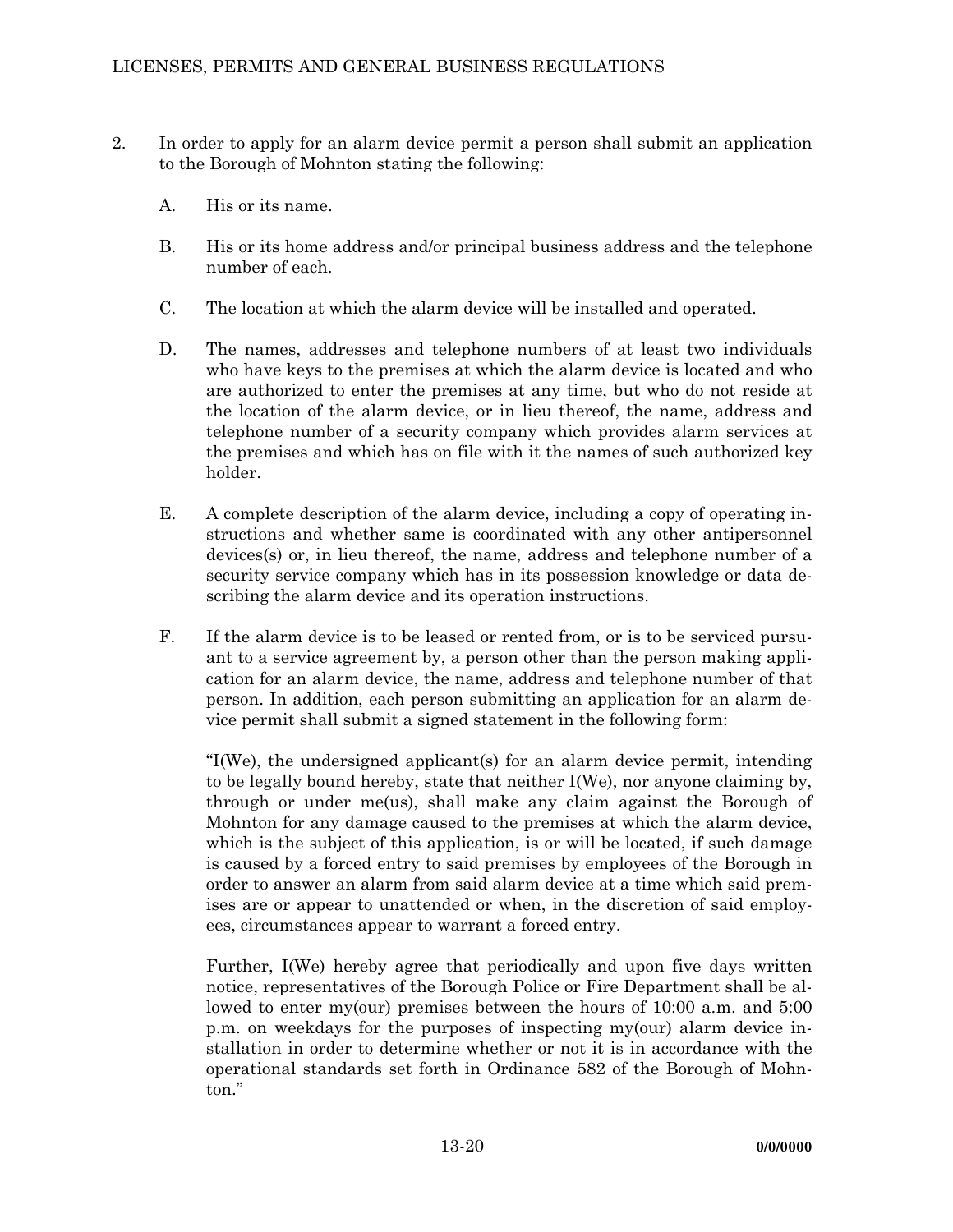The Borough of Mohnton shall furnish forms upon which any person wishing to apply for an alarm device permit may submit his application.

- 3. A person applying for an alarm device permit shall submit a fee of \$10 along with his application to cover the cost of issuing the permit.
- 4. The Borough Police Department and/or Fire Department shall, within 10 weekdays from receipt of an application for an alarm device permit, either grant an alarm device permit to the applicant or notify the applicant in writing that his or its application has been denied and the reason or reasons why it has been denied.
- 5. An application for an alarm device permit may only be denied for the following reasons:
	- A. The application submitted by the applicant does not conform with §402(2) or (3) of this Part.
	- B. The applicant's alarm device does not conform with §403 of this Part.
- 6. Notwithstanding the language contained in §402(1) of this Part, it shall not be unlawful for a person to continue to operate an alarm device on his premises without an alarm device permit for a period of 90 days after the effective date of this Part provided that said alarm device was in operation on the effective date of this Part. Thereafter, the provisions of §402 herein shall apply.
- 7. The Borough Police Department shall have the power to revoke an alarm device permit. An alarm device permit shall be revoked by notifying the permit holder in writing that his alarm device permit has been revoked and the reason or reasons why it has been revoked. Said written notice will be:
	- A. Delivered personally to the permit holder, in which case the revocation shall be effective immediately upon delivery; or,
	- B. Mailed to the permit holder at his last known address by regular mail, postage prepaid, in which case the revocation shall be effective three days after mailing.
- 8. An alarm device permit may only be revoked for the following reasons:
	- A. Failure of an alarm device to conform with the operational standards set forth in §403 of this Part.
	- B. Failure of a permit holder to pay a false alarm charge assessed to him by the Borough Police and/or Fire Company under the provisions of §405 of this Part within 30 days of the mailing to him of a notice of the assessment of a false alarm charge.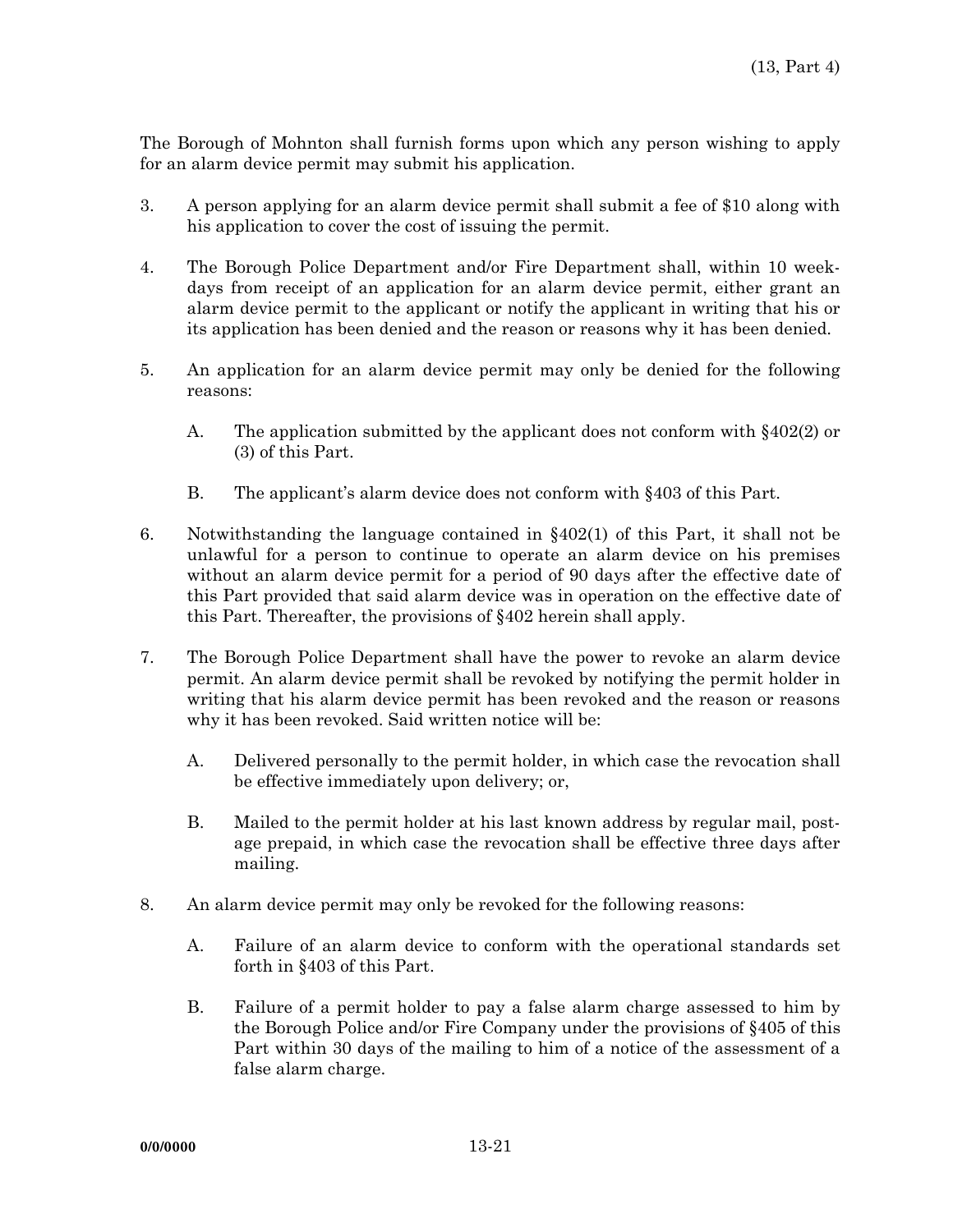- C. The occurrence of an intentional false alarm caused by the permit holder or by an individual over the age of 15 who resides on the premises where the alarm device is located.
- 9. A person who has had his alarm device permit revoked under §402(8) or (9) of this Part may reapply for an alarm device permit 45 days after the effective date of such revocation; provided, however, that if a person's alarm device permit was revoked for non-payment of a false alarm charge, the Borough Police Department shall deny said application unless such charge or fee or both have been paid. Notwithstanding the foregoing, a person who has had his alarm device permit twice revoked on the basis of an occurrence of an intentional false alarm may not reapply for an alarm device permit for one year from the effective date of the second revocation.

(Ord. 584, 3/12/1997, §2)

# **§403. Operational Standards.**

- 1. If an alarm device is designed to transmit a recorded message, the duration of such recorded message shall not exceed 15 seconds. The contents of said message shall be intelligible and in a form approved by the Borough Police and/or Borough Fire Company representative.
- 2. Except in the case of fire, smoke and personal safety alarm devices, an alarm device shall be designed so that a 30 second delay occurs between the time the alarm device receives a triggering stimulus and the time the alarm device transmits an alarm.
- 3. If an alarm device is designed to cause an exterior bell, siren or sound-making device to be activated on or near the premises on which the alarm device is installed at the time it gives an alarm, said alarm device shall be designed to deactivate the bell, siren or other sound-making device after 20 minutes of operation.
- 4. At the time of installation all alarm devices shall meet the applicable standards of the Underwriters Laboratories and/or the National Fire Protection Association, and/or other recognized industry standards. The applicant for a permit may be required to submit evidence of the reliability and suitability of the alarm device.
- 5. The sensory mechanism used in connection with an alarm device must be adjusted to suppress false indications of fire or intrusion, so that the alarm device will not be activated by impulses due to transient pressure change in water pipes, short flashes of light, wind noises such as the rattling or vibrating of doors or windows, vehicular noises adjacent to the premises, or other forces unrelated to genuine alarm situations.
- 6. The alarm device must be maintained by the permit holder in good repair to assure reliability of operations.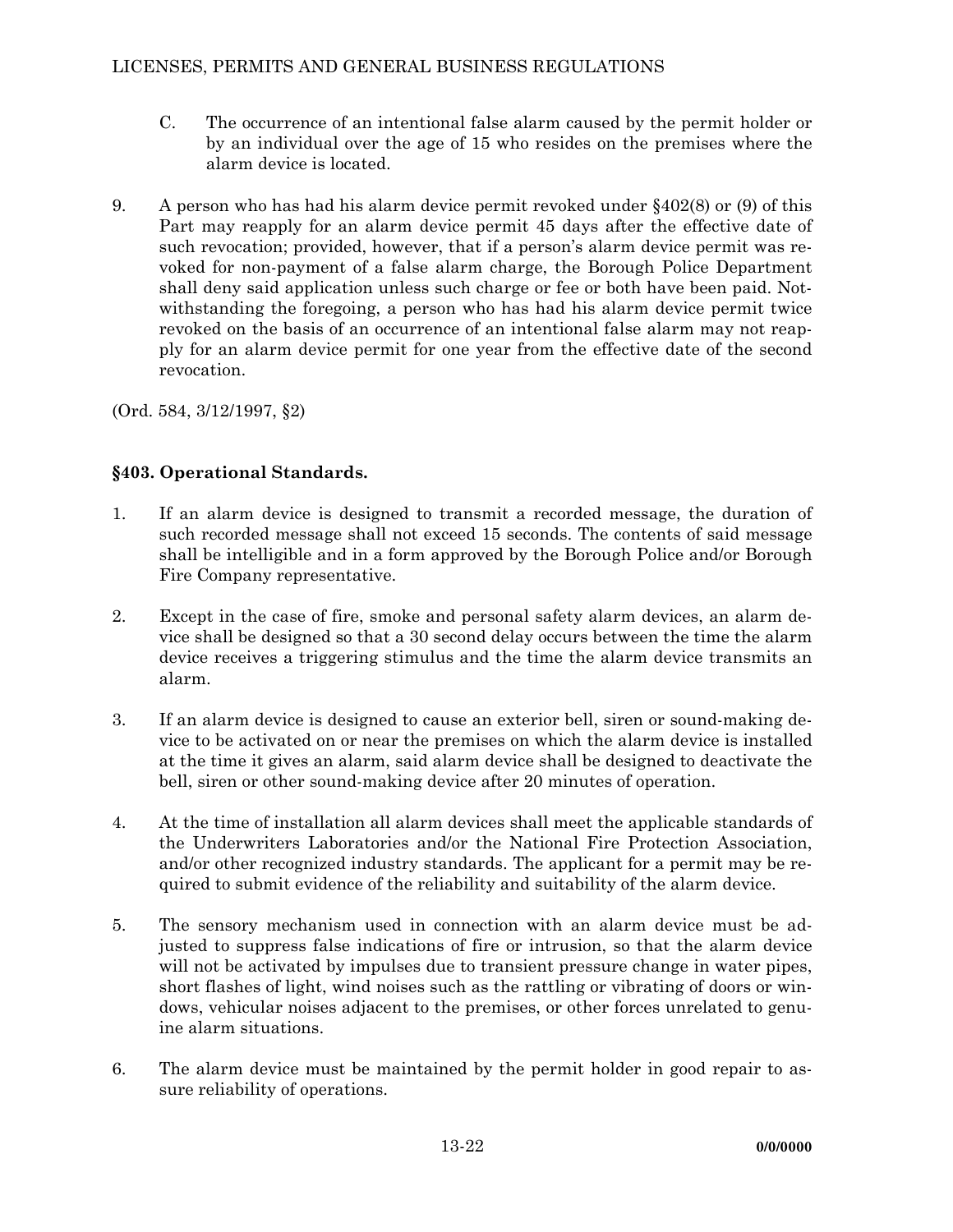7. Representatives of the Borough Police and/or Fire Company shall, periodically and upon five days written notice, have the authority to enter the premises at which an alarm device is located between the hours of 10:00 a.m. and 5:00 p.m. on weekdays for the purpose of inspecting the alarm device installation in order to determine whether or not it is in accordance with the operational standards set forth in this Part. Said representative may require that repairs be made whenever he has determined that such are necessary to assure proper operation.

(Ord. 584, 3/12/1997, §3)

## **§404. Intentional False Alarms.**

It shall be unlawful to cause an intentional false alarm. (Ord. 584, 3/12/1997, §4)

#### **§405. False Alarm Charges.**

1. A permit holder shall pay to the Borough a charge for each false alarm emanating from his alarm device during any calendar year as follows:

First through third false alarm: No charge. Fourth through sixth false alarm: \$25. Seventh through subsequent false alarm: \$50.

- 2. When a false alarm occurs, the Borough Police Department, within 10 days from the date of each false alarm, shall notify the permit holder of the alarm device from which the false alarm emanated that a false alarm charge is due and the amount thereof, if any. Such notice shall be in writing and mailed to the permit holder at his last known address by regular mail, postage prepaid. Failure of the Borough Police Department to mail notice of assessment of a false alarm charge within 10 days from the occurrence of a false alarm shall preclude the Borough from assessing a false alarm charge for said false alarm.
- 3. A false alarm charge shall be due and payable at the office of the Borough Secretary 30 days from the date of the mailing of the notice of assessment of the false alarm charge.
- 4. Failure of a permit holder to pay a false alarm charge on or before the due date shall subject such permit holder to revocation under §402 of this Part.
- 5. In the case of a new installation of an alarm device, a thirty-day testing period shall apply to allow the security service company and the applicant to adjust the system as necessary to prevent a false alarm. During this thirty-day period, a false alarm charge shall not be assessed.

(Ord. 584, 3/12/1997, §5)